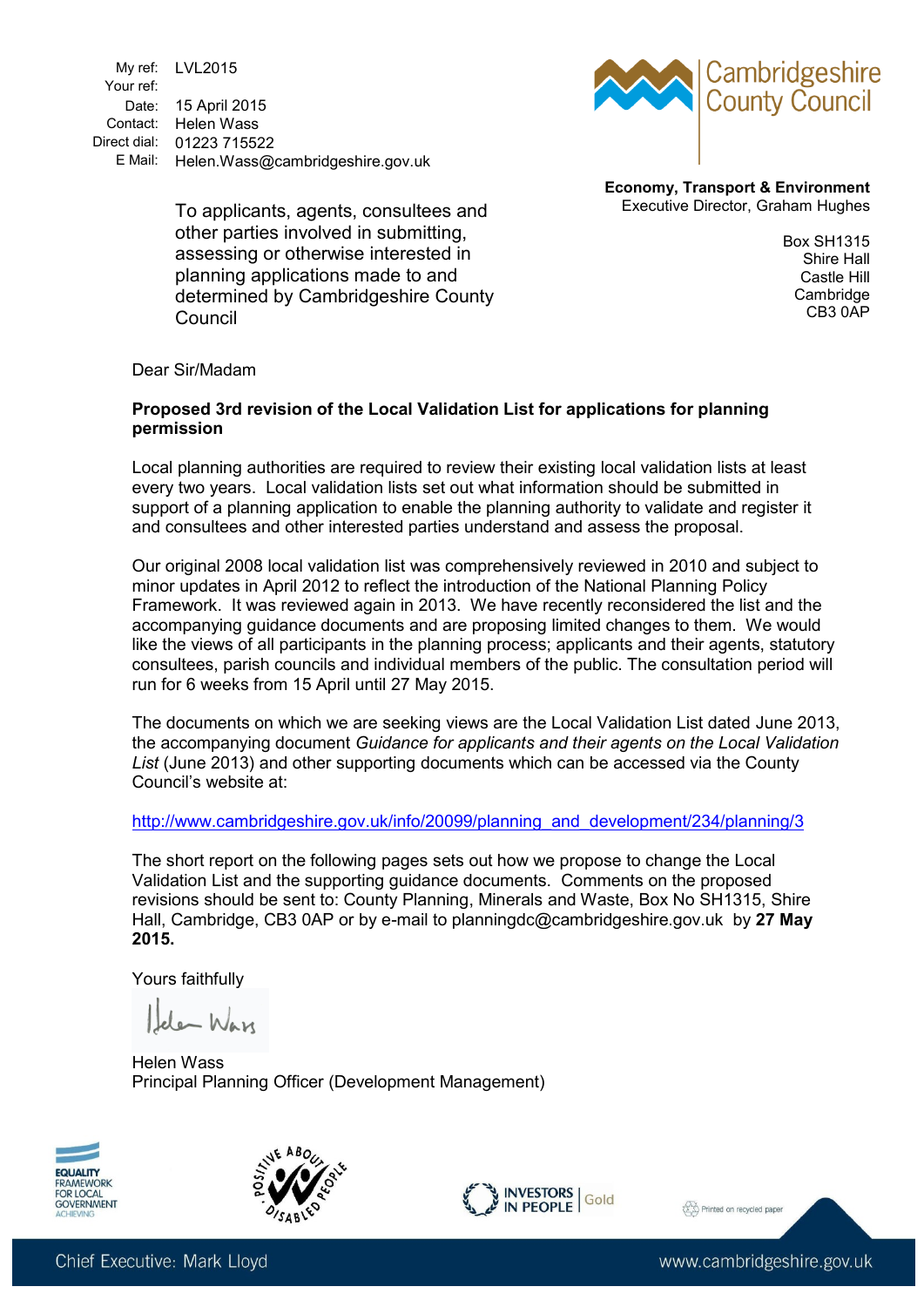## **Report to accompany consultation on 3rd review of Cambridgeshire County Council's Local Validation List**

## **1.0 BACKGROUND**

- 1.1 Since 6 April 2008 the validity of planning applications received by this authority (except those for mineral development) has been informed by the County Council's Local Validation List (LVL). The LVL sets out what information, over and above the national requirements, is necessary to accompany planning applications submitted to Cambridgeshire County Council.
- 1.2 The County Council supported the Government's proposal that local planning authorities (LPAs) review their existing local lists in accordance with the policy principles set out in a consultation paper and that where revision is necessary, the revised local list be published on the LPA's website by the end of December 2010. Our revised LVL was published in December 2010 and updated in April 2012 to reflect the changes to national planning policy arising from the introduction of the National Planning Policy Framework (NPPF). In response to a consultation in 2012 the County Council supported the Government's proposal that LVLs should be reviewed at least every two years.
- 1.3 A statutory instrument came into force on 31 January 2013 the effect of which is that for a LVL to carry any weight it must have been published within 2 years before the planning application is made. This applies to applications made on or after 31 July 2013. For this reason we reviewed our LVL in 2013. The requirement to review the LVL every 2 years has been carried forward in the Town and Country Planning (Development Management Procedure) (England) Order 2015 so we are undertaking a 3rd review.
- 1.4 The key purpose of stipulating what a planning application must comprise is to ensure that LPAs have up front the information that is essential for a sound, timely and robust decision. It also means that statutory consultees and other third parties who look at and comment on applications can see clearly for what permission is being sought, and what the impacts (both positive and negative) are likely to be.
- 1.5 The key issue is that the right information must be available, at an appropriate time, to support good decision-making. The NPPF suggests applicants discuss information requirements with the LPA and key consultees early on. The 2013 changes supported this approach: they removed nationally-imposed requirements that are not needed for every application, allowing space for local agreement on what is needed.

# **2.0 THE 2015 REVIEW**

2.1 Where the LPA considers that changes to its LVL are necessary the proposals should be issued to the local community, including applicants and agents, for consultation.







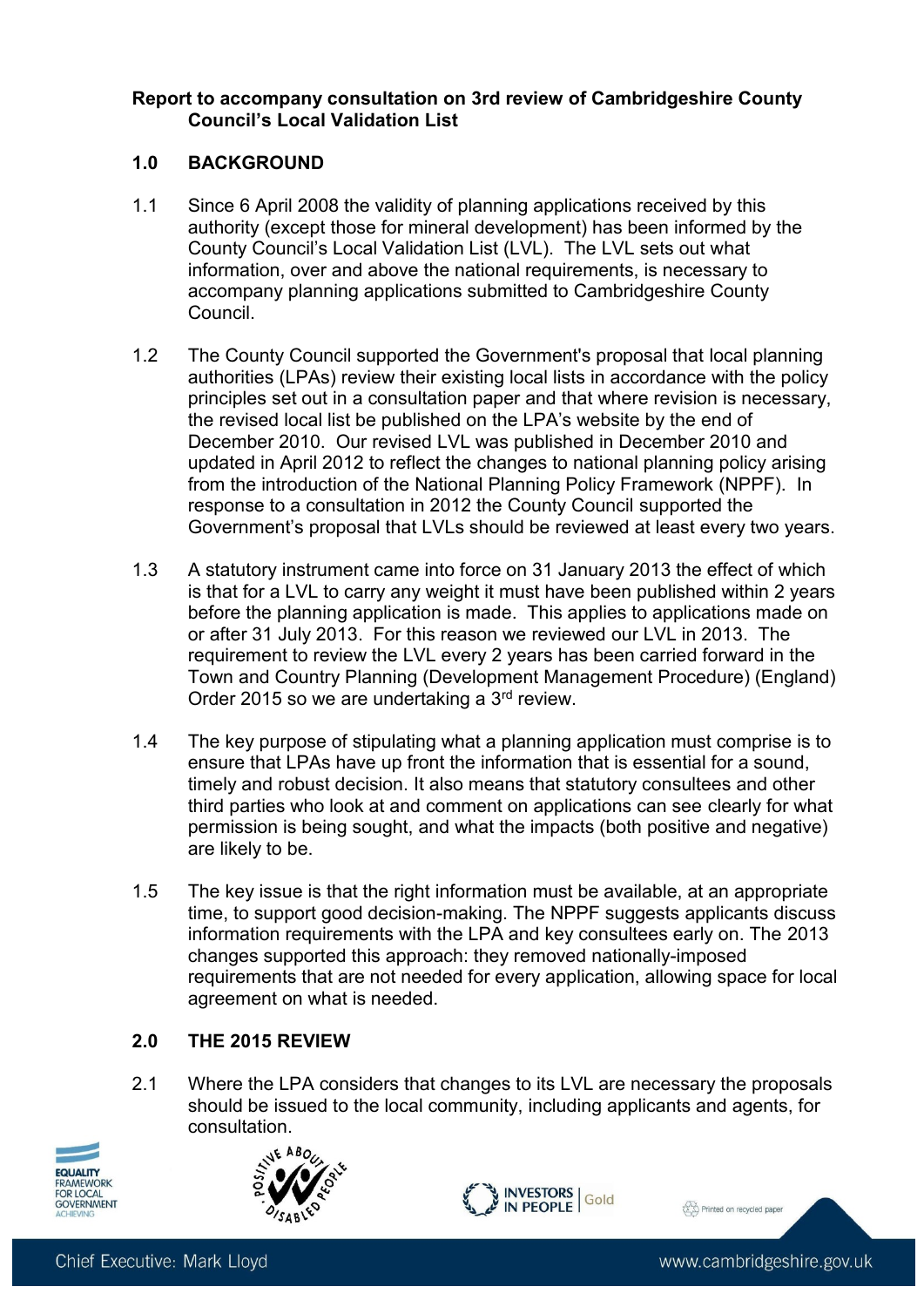- 2.2 The proposed changes to the LVL have been informed by:
	- changes in Government guidance and planning policy, notably the introduction of the Planning Practice Guidance Suite;
	- the current development plan; and
	- the experience of officers in its use over the past two years including anecdotal feedback from applicants, agents and consultees.

The rationale is to strike a balance between securing the information that is needed to determine the application and making the LVL as concise and nondaunting for applicants as possible. In reality, most applications only need be supported by a few of the items on the LVL and this should be agreed with the planning case officer at the pre-application stage.

2.3 It is proposed to add the following items to the current LVL:

Surface water drainage strategy – Paragraph 103 of the NPPF states that *"When determining planning applications, local planning authorities should ensure flood risk is not increased elsewhere …"* Surface water drainage systems on all new development need to take this into account. In a Written Ministerial Statement (18 December 2014) the Secretary of State made it known that the Government expects *"local planning policies and decisions on planning applications relating to major development ……… to ensure that sustainable drainage systems for the management of run-off are put in place, unless demonstrated to be inappropriate"* and for "*avoidance of doubt this statement should be read in conjunction with the policies in the National Planning Policy Framework."*

The NPPF states that a Flood Risk Assessment (which typically includes or makes reference to a surface water drainage strategy) should be provided for development in Flood Zones 2 and 3 or where the development site is greater than 1 ha in Flood Zone 1. The Ministerial Statement means that information on surface water drainage (the level of detail being relevant to the type of development and application) will also be needed for major development on sites that are less than 1 ha in Flood Zone 1 to enable decisions to be made on the suitability of the proposed drainage systems.

We are working with colleagues in the County Council's Flood and Water Team to provide clear advice to developers.

Construction traffic management plan - This has frequently been requested by the highway engineer when there are concerns about the impacts of construction traffic and how it will be managed. This is an aspect of development that is often of interest to local residents as well. We currently secure the information after permission has been granted by means of a "precommencement" condition. However, it would reduce work for developers and the planning and highway authorities if in relevant cases it is provided at the planning application stage. Furthermore, a well thought out construction traffic management plan which shows consideration to the local community may result in fewer objections and a swifter passage through the planning process.